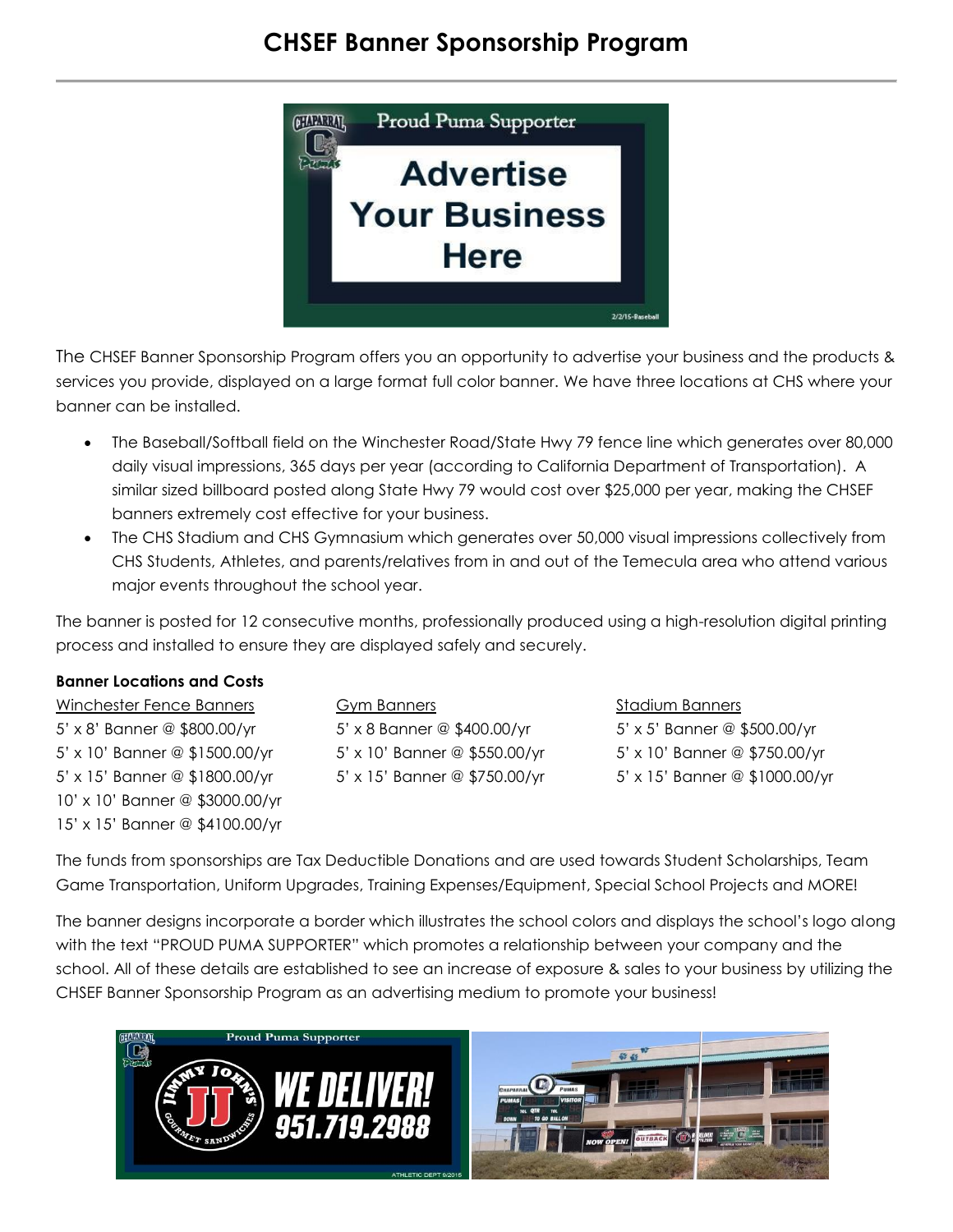

The CHSEF Banner Sponsorship Program is managed by Chaparral High School Education Foundation. If you have any questions or would like more info, please email the CHSEF Board at chsefboard@gmail.com.

\*Temecula Valley Unified School District neither endorses nor sponsors the CHSEF Banner Program, CHSEF organization or activity represented in this document.

## **Terms & Conditions**

1. Banners are to be displayed on either the Fence Line along Winchester Blvd/Hwy 79 (which generates over 80,000 visual impressions per day, 365 Days per Year [per CALTRANS 2017 Report]), CHS Gym or the CHS Stadium. 2. All payments must be paid directly to CHSEF. Payments made by Credit Card will be charged a transaction fee. Full payment must be received prior to production and installation of banners. Sponsor payments will be made directly to Chaparral High School Education Foundation (CHSEF). The proceeds will be transferred to each Club's PSG/ASB account. **All donations to the CHSEF Banner Sponsor Program are final and no refunds will be given.** 

3. All orders require approval from CHS Administration prior to printing and hanging of banner.

4. All orders require a fully complete Banner Sponsorship Order Form.

5. Banners will be displayed for 12 months following receipt of payment and either renewed or removed at the end of 12 months of installation.

6. Sponsorship fees includes production, installation and removal of banner. All banners must be produced by an Approved CHSEF Vendor who complies with approved production specification requirements. All banners will be professionally installed and removed by the approved CHSEF vendor only. Sponsors are not allowed to provide their own banner for installation.

7. CHSEF or the Vendor who prints and installs the banner is not responsible for any damage to the banner that was not result of manufacturer defects in printing or installation. Any form of theft, vandalism and or natural acts of weather that makes the banner unusable will be taken down and the sponsor will be charged for reprinting and installation of a new banner at cost. Banners that are deemed unusable will be re-printed and re-installed within 14 days after sponsor makes payment to CHSEF for the cost of the new banner. 14 days may be delayed in re-displaying after such rare occurrences such as extreme weather or construction that does not allow the vendor access. CHSEF assumes no responsibility for banners that are not displayed due to these issues.

8. The location of banners are solely up to CHSEF. Sponsors may request locations and may incur additional fees. If sponsor does wish to move a banner, sponsors will be responsible for all fees associated with the moving process. CHSEF retains the right to move any banner to a new location at any time, sponsors will not be charged for a move made by CHSEF.

9. All artwork and requests are to be sent to chsefboard@gmail.com. If artwork is needed, CHSEF will assist sponsor in creating banner for an additional nominal fee of \$35/hour. Some restrictions may apply. All banners will have CHSEF border. A computer generated layout will be provided to the sponsor for final approval prior to production of banner. Sponsors must sign off on final artwork before production.

10. CHSEF reserves the right to refuse any business or sponsor seeking a banner that does not conform to TVUSD guidelines regarding appropriate content and/or verbiage at a school site. This includes unacceptable names of businesses and/or business practices.